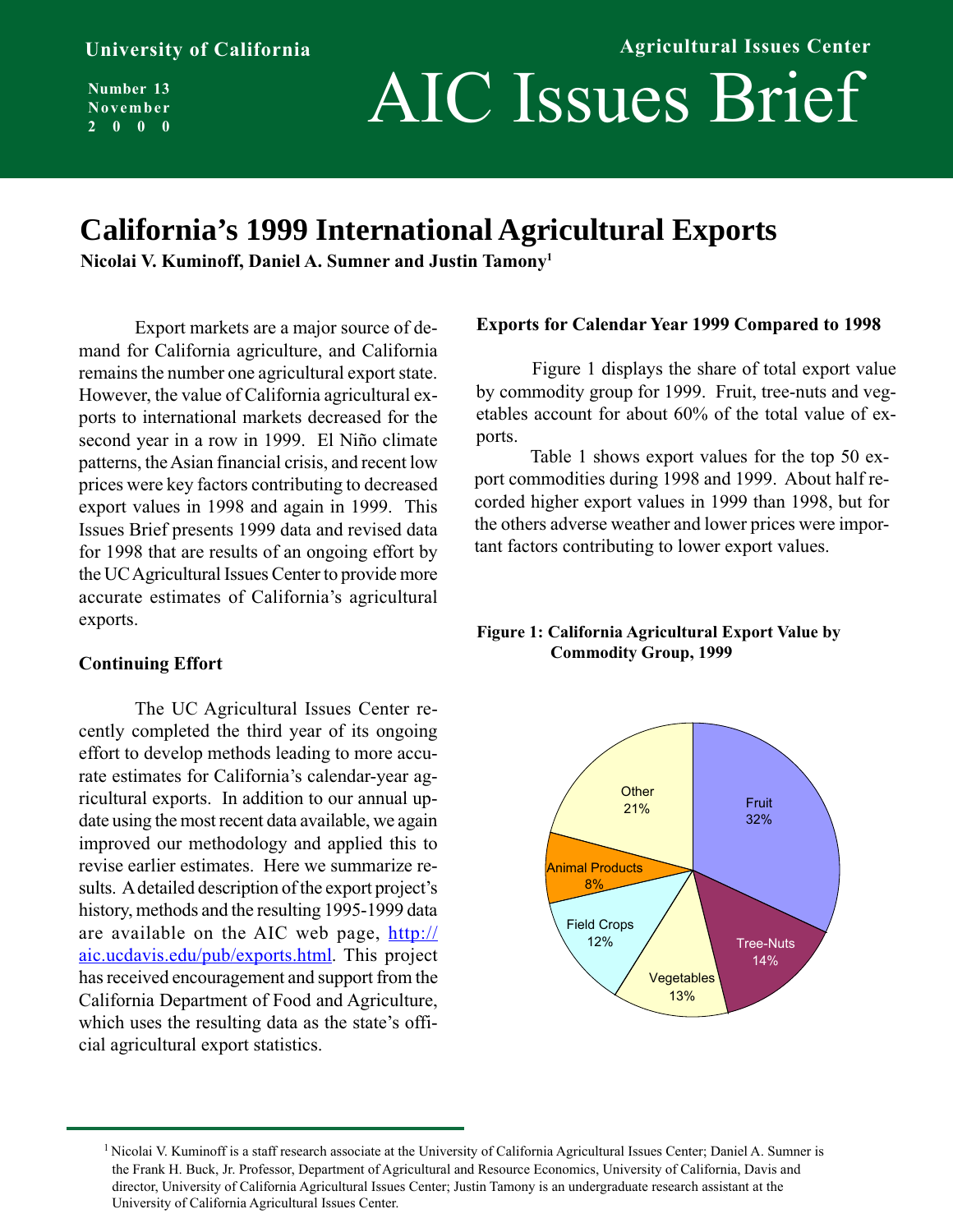Table 1 reveals that for 1999:

- The combined export value of grape products wine, table grapes, raisins and juice—increased to over \$1 billion, making vineyards the leading source of agricultural export value in the state.
- Cotton export value decreased by 41%, largely due to uncommonly wet, cool weather that decreased 1998 production (most of which was exported in 1999).
- The export value of oranges dropped by 57% due to a late December 1998 freeze and other adverse weather conditions that decreased production by 45% below the previous season.
- Other commodities that decreased by more than 20% were pistachios, bell peppers, wheat and potatoes.
- Cherry export value more than tripled as production went from an extreme low in 1998 to a record high in 1999.
- Other commodities that increased more than 20% in export value were tomatoes (fresh), pears, apricots, eggs, figs, avocados, and artichokes.

Most commodities (37 of the top 50) shipped larger quantities in 1999 than in 1998. However for 12 of these, export value actually decreased because lower prices were more than enough to offset the added value of higher export quantities. For example, the quantity of almond exports increased by 6% between 1998 and 1999 but lower prices led to an 18% drop in export value. Other commodities among the top 20 with higher export quantities and lower values were rice, walnuts, prunes, broccoli and hay. Garlic was the most extreme case, with a 109% increase in quantity exported accompanied by a 16% decrease in value.

### **International Destinations**

Table 2 shows the regional distribution of exports by commodity group, and Figure 2 shows the percent of exports shipped to each of the top 10 countries. Both were calculated based on the top 33 export commodities and eight additional commodities for which reliable data was available at the regional level. East Asia continues to be the top export region, receiving 40% of California's total agricultural export value and the largest share of fruit, field crops and animal products. Canada is the top export destination for vegetable products and the European Union is the top destination for tree-nuts. Central and South American countries, led by Mexico, accounted for 9% of the total export value.

| <b>Destination Region</b>        | Fruit |    | <b>Tree-Nuts Vegetables</b> | <b>Field</b><br><b>Crops</b> | Animal<br><b>Products</b> | Total |  |
|----------------------------------|-------|----|-----------------------------|------------------------------|---------------------------|-------|--|
|                                  |       |    |                             |                              |                           |       |  |
| East Asia                        | 37    | 20 | 26                          | 78                           | 61                        | 40    |  |
| Canada                           | 26    | 6  | 59                          | 0                            | 0                         | 22    |  |
| <b>European Union</b>            | 22    | 53 | 5                           | 4                            | 0                         | 20    |  |
| <b>Central and South America</b> |       | 5  | 6                           | 5                            | 32                        | 9     |  |
| Other                            |       | 15 | 5                           | 13                           | 7                         | 9     |  |

### **Table 2: Percent of California Export Value Shipped to Major Markets by Commodity Group, 1999\***

\* Totals do not account for highly processed products not attributable to a specific commodity, or too small to appear among the top 50 commodities.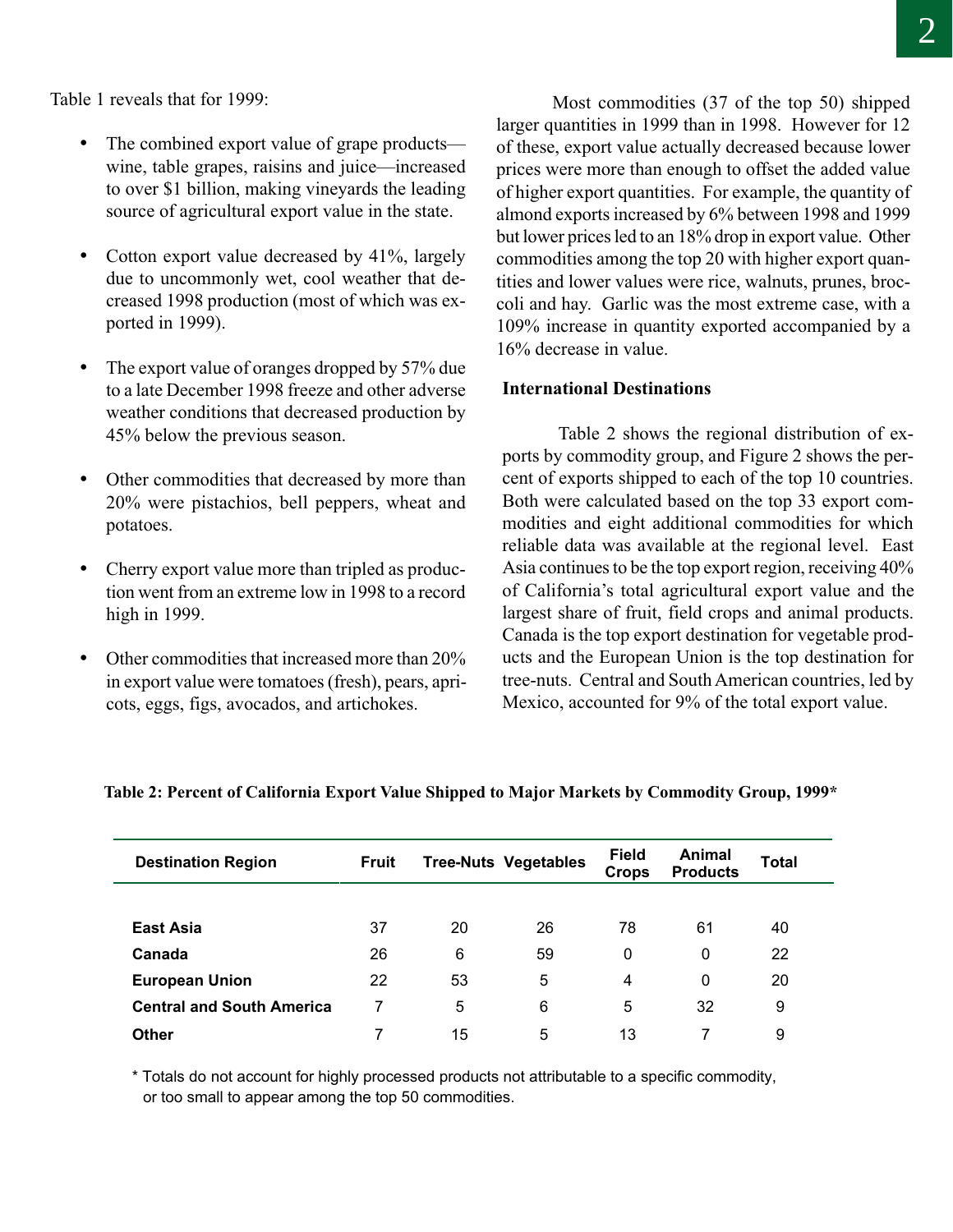# **Table 1: California Agricultural Commodity**

| Commodity           | 1999<br>Rank   | <b>Export Value</b><br>(\$ million) | 1998<br>Rank            | <b>Export Value</b><br>$$$ million) | % Change |  |
|---------------------|----------------|-------------------------------------|-------------------------|-------------------------------------|----------|--|
| Almonds             | 1              | 623.8                               | 1                       | 759.5                               | $-18%$   |  |
| Wine                | $\overline{2}$ | 498.5                               | 3                       | 505.7                               | $-1%$    |  |
| Cotton              | 3              | 429.5                               | $\overline{2}$          | 733.7                               | $-41%$   |  |
| Table Grapes*       | 4              | 312.6                               | 6                       | 265.5                               | 18%      |  |
| Milk & Cream        | 5              | 311.1                               | 5                       | 275.1                               | 13%      |  |
| Tomatoes, Processed | 6              | 222.8                               | $\overline{7}$          | 224.4                               | $-1%$    |  |
| Rice*               | 7              | 194.2                               | 8                       | 208.0                               | $-7%$    |  |
| Raisins             | 8              | 191.7                               | $\boldsymbol{9}$        | 194.6                               | $-1%$    |  |
| Walnuts             | 9              | 147.5                               | 11                      | 150.5                               | $-2%$    |  |
| Lettuce             | 10             | 144.6                               | 13                      | 125.6                               | 15%      |  |
| Beef and Products*  | 11             | 141.5                               | 10                      | 162.3                               | $-13%$   |  |
| Oranges             | 12             | 139.1                               | $\overline{\mathbf{4}}$ | 320.2                               | $-57%$   |  |
| <b>Strawberries</b> | 13             | 133.7                               | 14                      | 122.0                               | 10%      |  |
| Prunes              | 14             | 130.2                               | 12                      | 134.1                               | $-3%$    |  |
| Peaches/Nectarines* | 15             | 108.2                               | 16                      | 92.0                                | 18%      |  |
| Pistachios          | 16             | 89.4                                | 15                      | 120.3                               | $-26%$   |  |
| Broccoli            | 17             | 87.4                                | 18                      | 88.8                                | $-2%$    |  |
| Hay                 | 18             | 86.9                                | 17                      | 89.8                                | $-3%$    |  |
| Lemons              | 19             | 86.8                                | 19                      | 87.1                                | $0\%$    |  |
| Cherries            | 20             | 63.8                                | 35                      | 13.7                                | 367%     |  |
| Tomatoes, Fresh     | 21             | 56.6                                | 28                      | 36.9                                | 53%      |  |
| Carrots             | 22             | 55.5                                | 22                      | 50.0                                | 11%      |  |
| Cauliflower         | 23             | 52.3                                | 21                      | 51.6                                | 1%       |  |
| Plums*              | 24             | 51.9                                | 20                      | 52.4                                | $-1%$    |  |
| Flowers & Nursery   | 25             | 45.1                                | 23                      | 47.2                                | $-4%$    |  |
| Asparagus           | 26             | 44.5                                | 26                      | 40.6                                | 9%       |  |
| Grapefruit          | 27             | 43.3                                | 25                      | 41.1                                | 5%       |  |
| Onions              | 28             | 42.6                                | 27                      | 39.7                                | 7%       |  |
| Celery              | 29             | 40.0                                | 24                      | 42.5                                | $-6%$    |  |
| Apples              | 30             | 38.1                                | 31                      | 35.3                                | 8%       |  |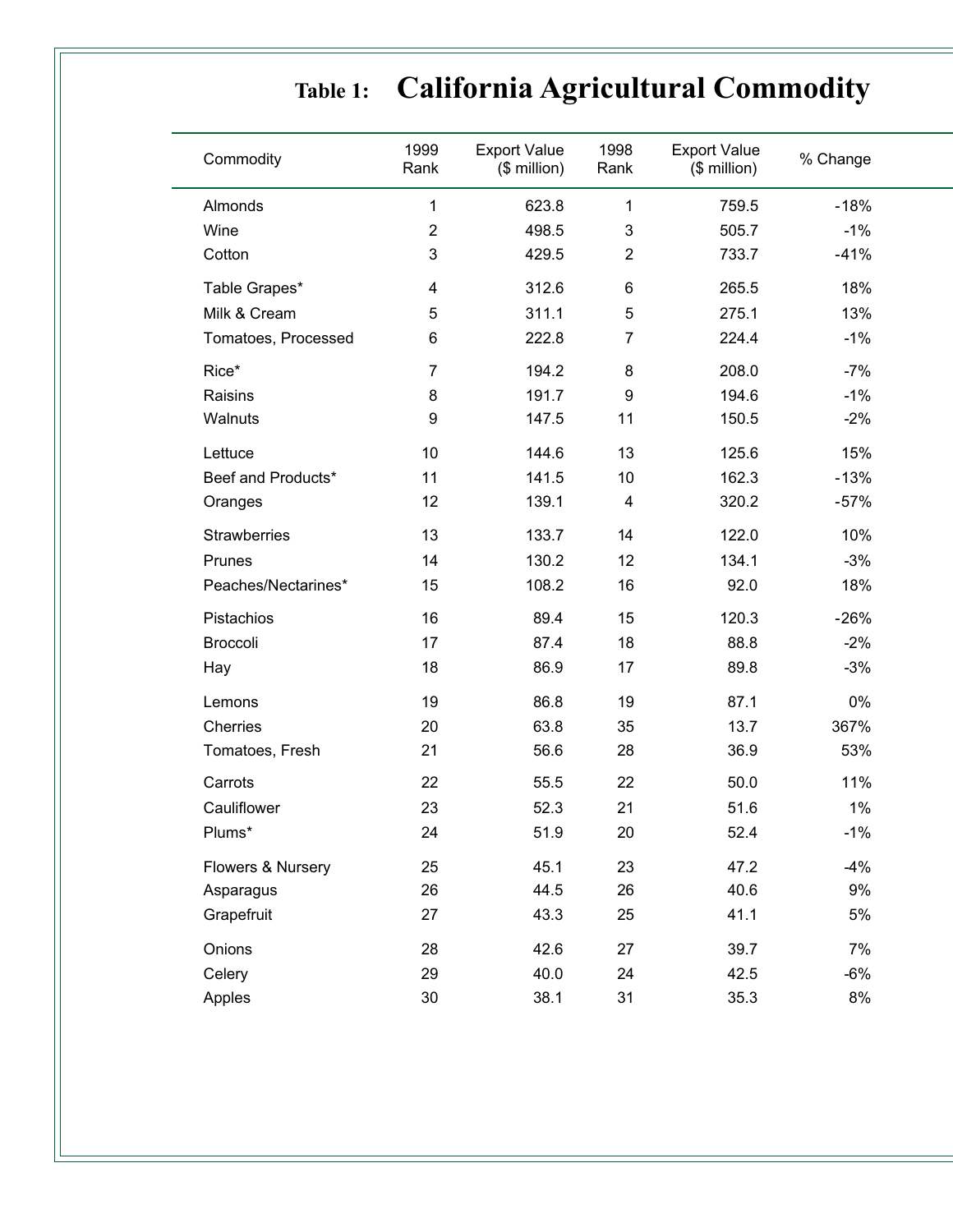## **Export Rankings and Values, 1998-1999**

| Commodity                                       | 1999<br>Rank | <b>Export Value</b><br>$($$ million) | 1998<br>Rank | <b>Export Value</b><br>(\$ million) | % Change |
|-------------------------------------------------|--------------|--------------------------------------|--------------|-------------------------------------|----------|
| Melons                                          | 31           | 36.9                                 | 30           | 35.3                                | 5%       |
| Grape Juice                                     | 32           | 31.6                                 | 32           | 28.5                                | 11%      |
| Garlic                                          | 33           | 30.4                                 | 29           | 36.2                                | $-16%$   |
| Dry Beans                                       | 34           | 22.1                                 | 33           | 25.4                                | $-13%$   |
| Pears                                           | 35           | 21.7                                 | 34           | 17.2                                | 26%      |
| Apricots*                                       | 36           | 15.6                                 | 41           | 11.3                                | 38%      |
| Eggs                                            | 37           | 12.8                                 | 44           | 7.7                                 | 66%      |
| Olives                                          | 38           | 12.5                                 | 37           | 13.3                                | $-6%$    |
| Chickens                                        | 39           | 11.2                                 | 39           | 12.8                                | $-13%$   |
| Dates                                           | 40           | 10.9                                 | 42           | 11.0                                | $-1%$    |
| <b>Turkey</b>                                   | 41           | 10.6                                 | 38           | 13.1                                | $-19%$   |
| Kiwi                                            | 42           | 9.2                                  | 43           | 8.0                                 | 15%      |
| <b>Bell Peppers</b>                             | 43           | 8.6                                  | 40           | 12.7                                | $-32%$   |
| Figs                                            | 44           | 7.6                                  | 46           | 5.8                                 | 31%      |
| Avocados*                                       | 45           | 7.2                                  | 48           | 5.2                                 | 38%      |
| Cottonseed oil                                  | 46           | 6.6                                  | 45           | 7.2                                 | $-9%$    |
| Wheat                                           | 47           | 5.7                                  | 36           | 13.5                                | $-58%$   |
| Artichokes                                      | 48           | 3.9                                  | 49           | 2.7                                 | 44%      |
| Potatoes                                        | 49           | 3.5                                  | 47           | 5.6                                 | $-39%$   |
| Mushrooms                                       | 50           | 1.1                                  | 50           | 1.0                                 | 6%       |
| <b>Total, 50 Principal</b>                      |              |                                      |              |                                     |          |
| <b>Commodities</b>                              |              | 4882.6                               |              | 5383.9                              | $-9%$    |
| Total Other Products**                          |              | 1232.2                               |              | 1265.9                              | $-3%$    |
| <b>Total All Agricultural</b><br><b>Exports</b> |              | 6114.8                               |              | 6649.7                              | -8%      |

\* The methods used to determine exports for these commodities were updated in 2000 and applied to 1998 and 1999 data. See http://aic.ucdavis.edu/pub/exports.html for details.

\*\* "Total Other Products" is composed of (1) highly processed products that are difficult to attribute to a specific commodity, such as mixtures of fruits, nuts, and vegetables and other processed foods (for example, candy bars), and (2) animal and plant products marketed in such small quantities that they are not included in the 50 leading commodities.

Source: University of California Agricultural Issues Center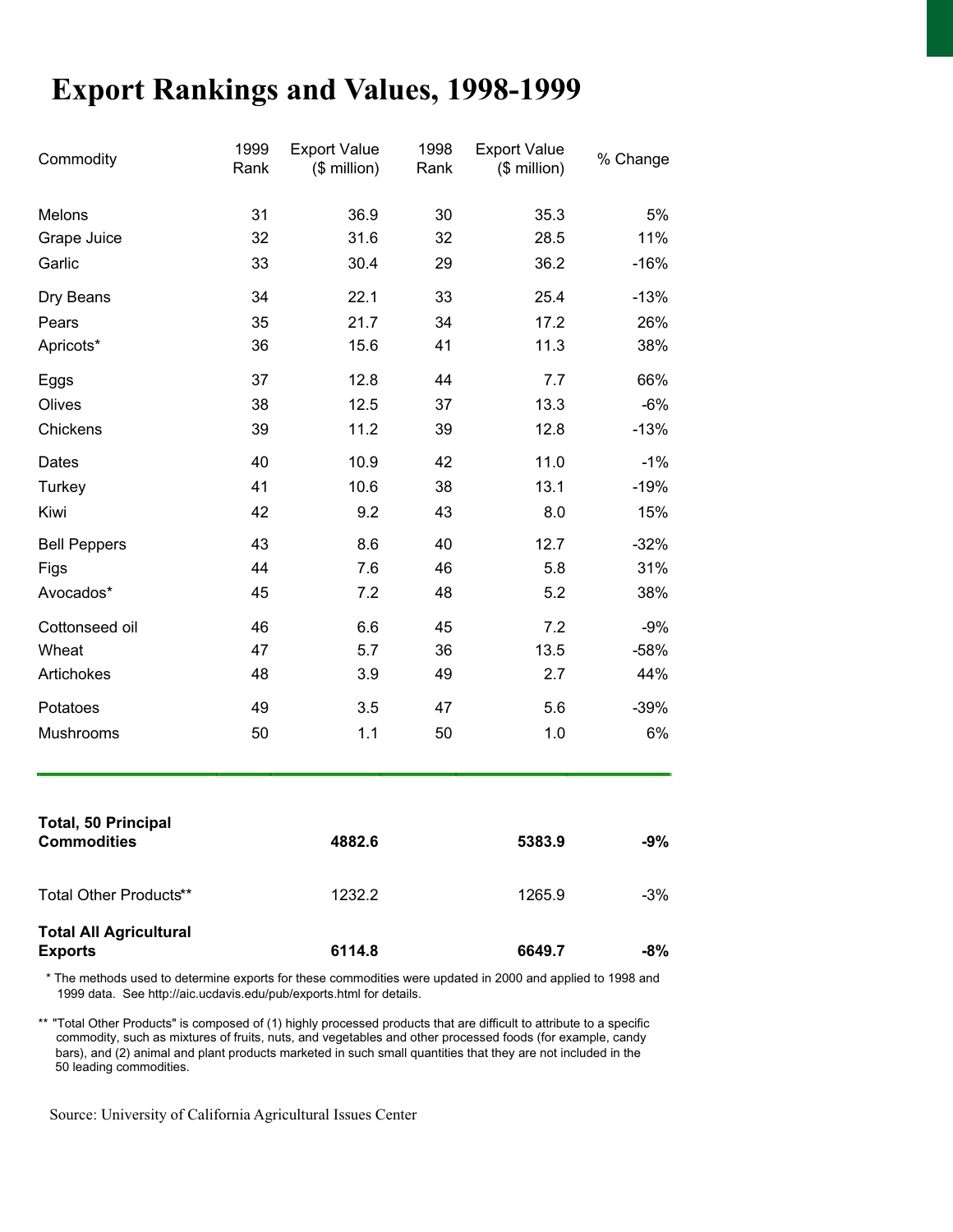

### **Figure 2: Agricultural Exports to the Top 10 Destinations by Value, 1999**

Canada and Japan were the top two export destinations, each importing over \$1 billion total and at least \$2 million of each of 30 different commodities. Together, they account for almost half of the total export value of California agricultural products, with each importing over three times as much as the third ranked destination, Mexico. Canada is the major export destination for California vegetables, accounting in 1999 for over 70% of exports for each of the following: lettuce, fresh tomatoes, carrots, onions, melons and artichokes. Canada is also a significant export destination for many fruits, but imports virtually no field crops or animal products. Japan's imports are more dispersed among the commodity groups. Its 1999 imports by category were: fruit 36%, field crops 31%, vegetables 13%, tree-nuts 10% and animal products 9%.

European Union countries received about \$960 million of agricultural exports from California. Treenuts and grape products accounted for 83% of that total. They only imported about \$42 million of vegetable products and \$26 million of field crops.

While some commodities are mostly shipped to a single destination, such as hay to Japan (86%) and certain vegetables to Canada, others are shipped to multiple destinations. For example, almonds, table grapes, walnuts, prunes, pistachios and dates were widely distributed, with 6 or 7 destinations receiving 5% or more of their exports.

#### **Farm Quantity Exported**

For the top 15 export crops in 1999, Table 3 shows the ratio (as a percentage) of exports to farm production for calendar years 1998 and 1999. These ratios indicate general importance of export markets to that commodity. However, they do not necessarily represent the share of that year's production that was exported, since for many crops much of a calendar-year's exports were produced in the previous year. Cotton is one such crop; its high 1998 ratio compares unusually low 1998 production to exports that were mostly carryover from 1997, a normal growing year. Similarly, cotton's 1999 ratio reflects higher calendar-year production and relatively low carryover from 1998.

For the top 50 commodities, the weighted average ratio of exports to production was 16% in 1999, down from 19% the previous year. For individual commodities, it varied from 1% for potatoes to 64% for cotton. Among the top 50 commodities there were 15 with export ratios over 25% (those not included in Table 2 were grapefruit, dry beans, plums, asparagus, kiwi, onions, apricots and cauliflower).

We used standard conversion ratios to estimate the on-farm production that went to export markets. For example, we estimated the farm quantity of exported grapes by converting export quantities of raisins and wine to a fresh grape basis, and then adding this figure to fresh grape exports.

### **Table 3: Ratio of Farm Quantity Exported to Farm Quantity Produced**

| <b>Commodity</b>                | 1999 | 1998       |  |  |
|---------------------------------|------|------------|--|--|
|                                 |      | Percentage |  |  |
| Grapes                          | 18   | 17         |  |  |
| Almonds                         | 57   | 83         |  |  |
| Cotton, Lint                    | 64   | 127        |  |  |
| Milk and Cream                  | 7    | 9          |  |  |
| Tomatoes, Processed             | 10   | 15         |  |  |
| Rice                            | 33   | 23         |  |  |
| Walnuts                         | 25   | 26         |  |  |
| Lettuce                         | 9    | 8          |  |  |
| <b>Beef and Products</b>        | 9    | 8          |  |  |
| Oranges                         | 27   | 29         |  |  |
| <b>Strawberries</b>             | 13   | 12         |  |  |
| Prunes                          | 40   | 60         |  |  |
| Peaches/Nectarines              | 16   | 18         |  |  |
| Pistachios                      | 42   | 34         |  |  |
| <b>Broccoli</b>                 | 16   | 16         |  |  |
| Weighted Average for the Top 50 | 16   | 19         |  |  |
| <b>Commodities</b>              |      |            |  |  |